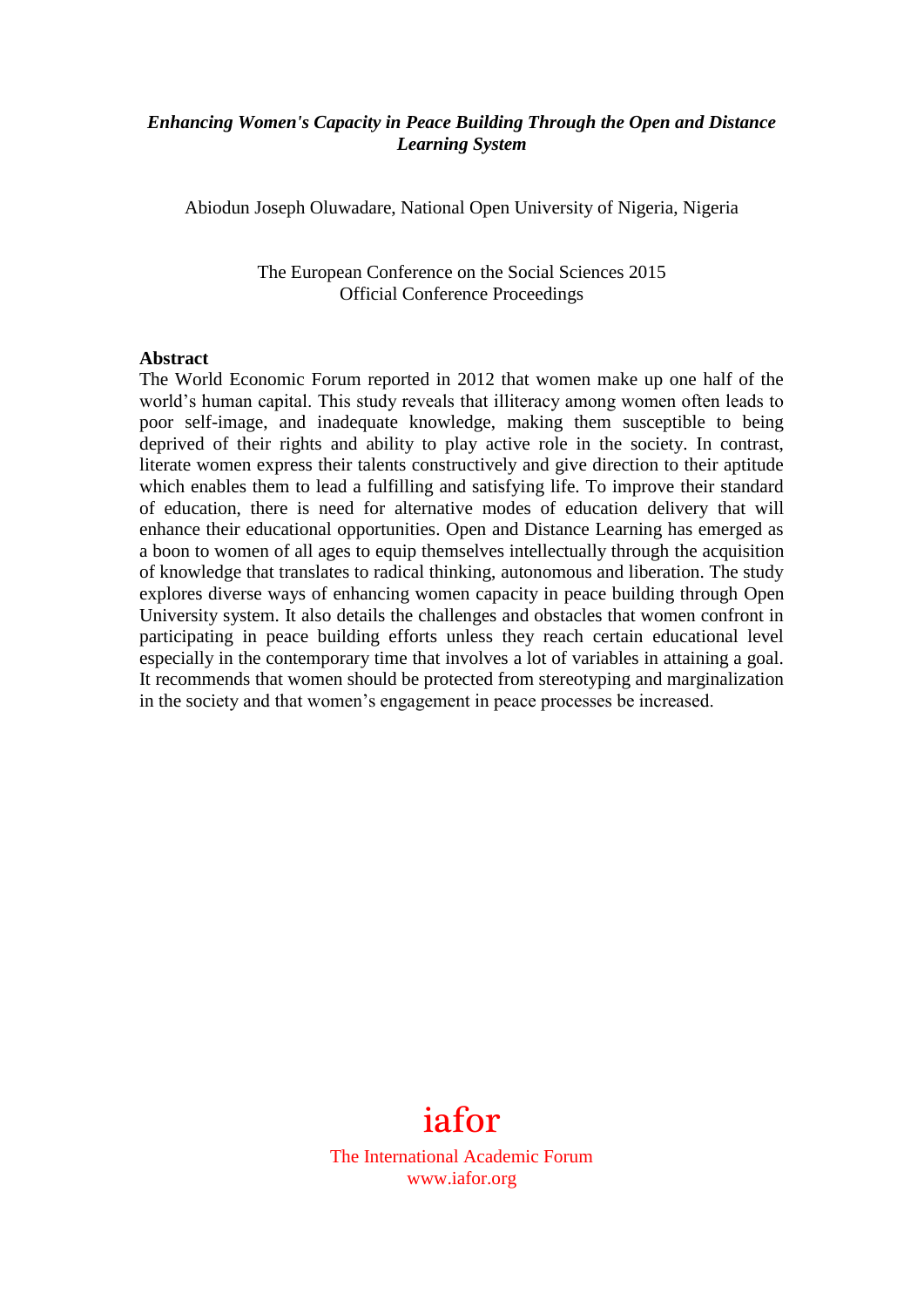### **Introduction**

The significance of education in socio-political and economic development of any society cannot be overemphasized. Temitayo (2012) describes education as the aggregate of all the process in which a child or young adult develops the abilities, attitudes and other forms of behavior which are of positive value to the society in which he or she lives. Education is also a self-enlightening process and also imperative to the overall development of an individual and the society at large. Besides, education for all has been the most imperative debate in all stages of society, progress and development.

Throughout history, women all over the world have been categorized under the disadvantaged groups of people and the society itself has systematically and consistently pursued the socialization of women into accepting the notion of being a disadvantaged group (Temitayo, 2012). Findings show that, systemic deprivation of women's access to schooling and the labor force amounts to reduced educated workforce, inadequate allocation of labor, lost productivity, and consequently crippled social and economic development. However, sufficient investment in women education will bring about healthier women-folk, improved participation in the formal labor market, increases economic empowerment, population control and provision of better health care and productive education for their children; all of which will eventually transform the well-being of all households and the entire community out of poverty.

In the context of peace building, the minority presence of women in conflict resolution, or the implementation of outcomes of such discussions, has a bearing on the long-term viability of solutions to issues that invariably represent deep-seated local or regional social dimension. In other words, men tend to dominate the formal roles in peace building process. We have mainly male peacekeepers, male peace negotiators, male politicians, and male formal leaders. Power is skewed in favour of men and women are hugely not adequately represented in local and national decision making processes. In this context, it would be apt to say that, women have been relegated to the backbench in the area of peace building, whereas, they bear most of the negative consequences of violence in conflicts such as rape, assault, abduction, sex, slavery, and forced human movement. Yet, the concerns and priorities of women in conflict resolution are ignored in most peace talks as well as in the development of most post-conflict reconstruction programs (Theorin 2000:7).

However, Klot (2007:2) submits that; involving women and gender expertise in peace building activities is essential for reconstituting political, legal, cultural and socioeconomic and social structures so that they can deliver on gender equality goals. Gender equality brings to peace-building new degrees of democratic inclusiveness, faster and more durable economic growth and human and social capital recovery. Indeed, peace building may well offer the single greatest opportunity to redress gender inequalities and injustices of the past while setting new precedents for the future. However, these opportunities can be enhanced significantly or constrained by how the international community sets its priorities for recovery and uses its resources for peace building.

Diaz (2010:1) has observed that analysists on formal peacebuilding and conflict resolution initiatives have continued to ignore or marginalise issues of gender, and women's involvement in formal missions. Issues of equal gender involvement have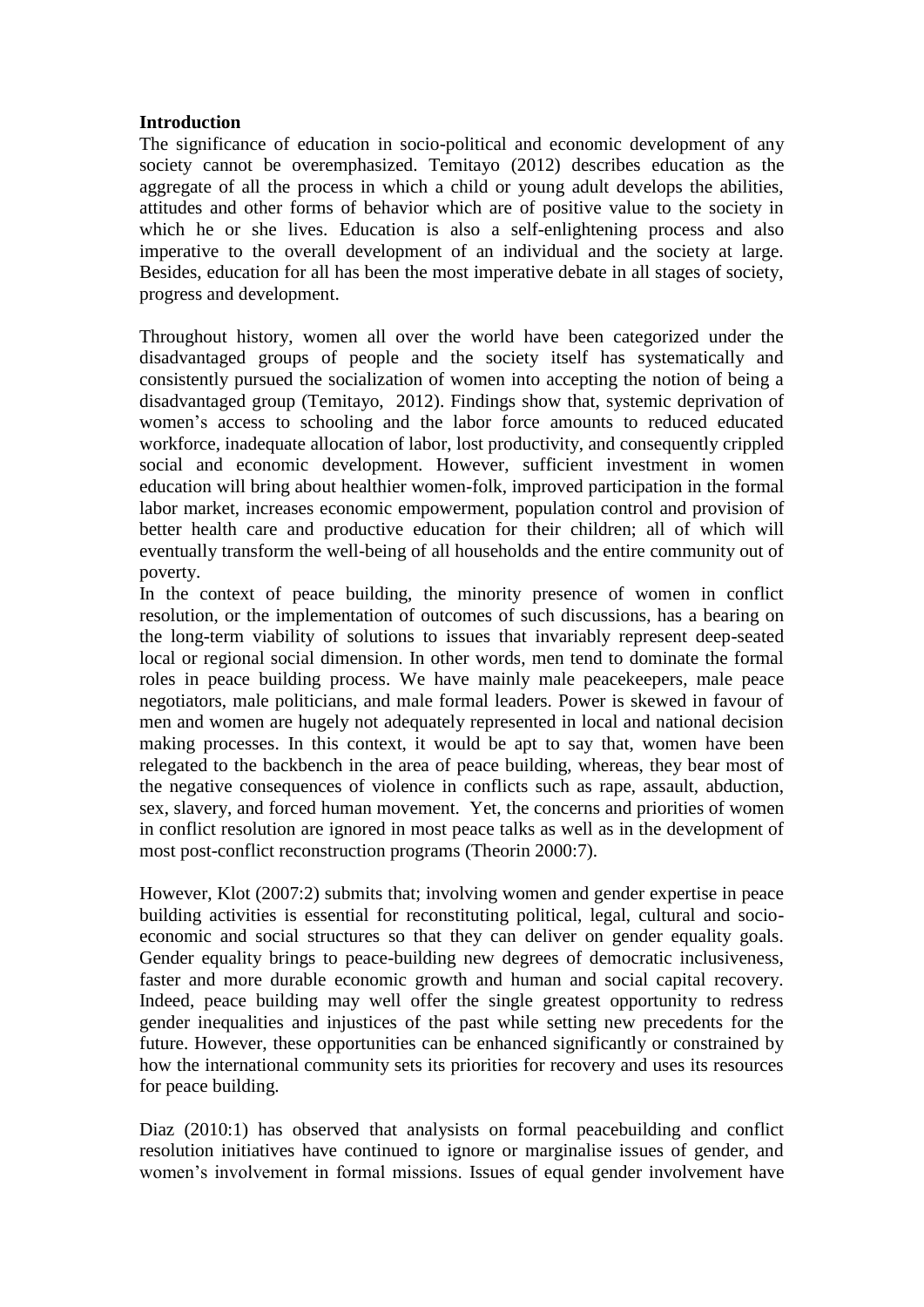also overwhelmingly failed to address structural inequalities and power dynamics which are the foundation of gender discrimination (Strickland and Duvvury, 2003). Many of these arguments put forward in support of a gendered approach to peacebuilding and conflict resolution especially those which have been brought into mainstream discourse see women as instrumental in bringing about sustainable peace, and focusing narrowly on 'what women can do for peace', and neglecting the issue of what peace can do for women. Puechguirbal,  $(2010:177)$  in his argument supports essentialist definitions that women have been regrettably confined to their roles as mothers and caregivers, and thus denying them access to the broader agenda of peacebuilding and conflict resolution. Consequently, there is inadequate space to create time for education. Open and Distance Learning (ODL) is capable of filling this gap by affording them the opportunities to combine study with other responsibilities. However, in combining education with their other roles, women face an array of social and physical challenges. It is therefore important to stress the need for support from family, work and the university, through which they are engaged in the learning process as these are critical in determining the success and completion of their course of study.

Distance education is a global and rapidly growing phenomenon which offers formal learning opportunities to people who would otherwise not have access to schooling or college education. As a result of large increase in population coupled with a growing awareness of the benefits of education, governments are now exploring the possibility of using alternative means to provide education on a large segment of the society particularly as conventional educational methods are becoming increasingly expensive narrowing opportunities for the less privileged. ODL is the best way to realize this as it provides equal educational opportunities for higher education for a large segment of the population including those in employment, women including housewives and adults who desire to upgrade their education or acquire knowledge and studies in various fields (Satyanarayana and Meduri, 2013).

The benefits of ODL cannot be quantified in any way. It is often a cheaper and qualitative alternative to pursuing a course of study that would have been lost in the conventional methods. Studying can be combined with work and makes possible to overcome geographical barriers and other confining circumstances such as personal constraints, cultural and social barriers and lack of educational infrastructure. ODL does not impose age restrictions and it uses technologies such as radio, television, and computers for providing education and its materials are self- teaching (Ibid).

### **Conceptualizing Peacebuilding, Open and Open Distance Learning**

Studies have revealed that peace building and ODL do not have a univocal definition. In other words, both concepts can be defined in many different ways. For the sake of clarity, however, the distinction between the concepts begins with the conceptual analysis of peace building.

Johan Galtung (1975:297) in his work "Three Approaches to Peace: Peacekeeping, Peacemaking, and Peace building," posits that peace has a structure different from peacekeeping and ad hoc peacemaking. His argument clearly shows that the aim of peace building is to institute structures that distinct it from peacekeeping and ad hoc peacemaking. He describes the nature of peace building as an endeavor aiming to create sustainable peace by addressing the "root causes" of violent conflict and eliciting indigenous capacities for peaceful management and resolution of conflict.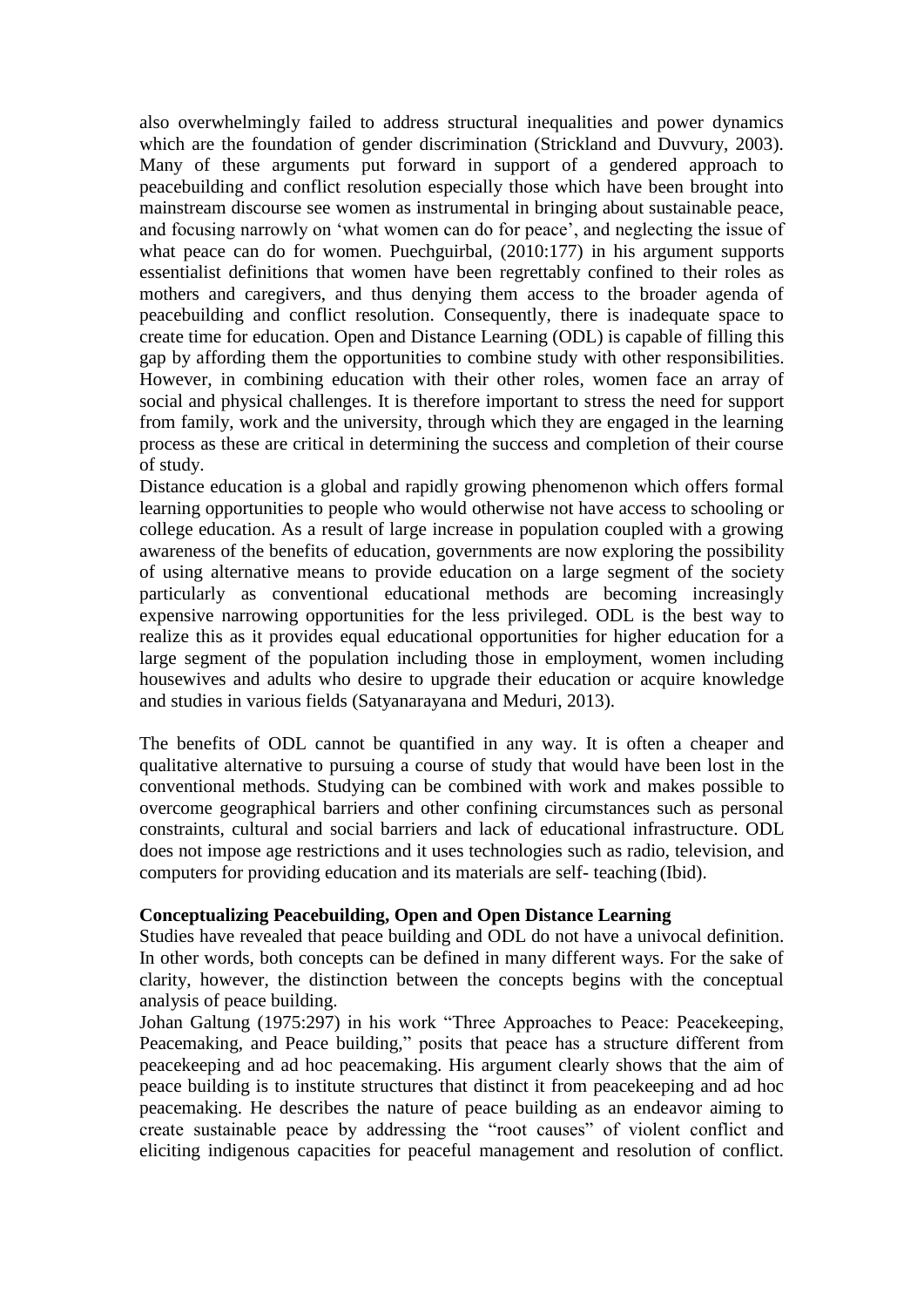Peace building needs to involve every sundry to enable it meets the criteria described by Galtung.

The concept of peace building was magnified globally by the former United Nations Secretary General (UNSG) Boutros-Ghali in his work, "An Agenda for Peace", which became a watershed on the issue of peace building efforts. His work is a clear evidence that peace building is one of the United Nations (UN) cardinal models of peace process. He defines peace building as an action to identify and support structures which will tend to strengthen and solidify peace in order to avoid a relapse into conflict. He added that, Peace building involves addressing not only the triggers, which are the immediate variables that mechanize the outbreak of any armed conflict, but involves addressing the root causes of the conflict and creating long term actions for sustainable peace and harmony between the parties (Kasali, 2006:1). His work represents UN's cupidity for the maintenance of global peace.

Olawale Albert (2001) describes peace building as an art of repairing relationships, institutions and social facilities and putting in place schemes that can help the disputing communities to be united again. He added that, peace building primarily focuses on ways to address the underlying factors or root causes of conflict and sort for razor sharp ways to resolve them. Paul Lederach (1995:1) emphasizes that peace building is a comprehensive concept that encompasses, generates, and sustains the full array of processes, approaches, and stages needed to transform conflict toward more sustainable, peaceful relationships. Lederach's definition emphasized that peace building centrally involves the transformation of relationships.

In the bid to ensure human security, help individuals, communities, and societies transform the way they perceive and manage conflicts, the 2000 Report of the Panel on United Nations Peace Operations, otherwise known as the 'Brahimi Report', defined peace building as "activities undertaken on the far side of conflict to reassemble the foundations of peace and provide the tools for building on those foundations something that is more than just the absence of war".

Kofi Annan (Former UN Secretary General) in his 2003 Review of Technical Cooperation in the UN corroborated Brahimi's report. He called for an action plan to identify the ways in which different parts of the UN system might properly work together to devise country specific peace building strategies. This set the pace for other peace building efforts. For instance, the establishment of a Peace Building Commission and Peace Building Support Office was recommended in the 2004 report of the Secretary General's High Level Panel on Threats, Challenges and Change: A More Secured World. This was also true of the Secretary General's report in May 2005, as endorsed by heads of state at the World Summit in September 2005, which was incorporated in the World Summit Outcome document. These developments culminated in identical resolutions of the Security Council and the General Assembly in 2005, establishing the Peace building Commission, Peace building Fund and Peace building Support Office (United Nations Secretary General's Report, 2005).

As it is the case with peace building, (ODL) has no universally accepted definition. Historically, Men-Hu's work has revealed that open learning evolved from the development of some initiatives belonging to the United Kingdom educational bodies such as National Executive College in 1963, Open University in 1969, Open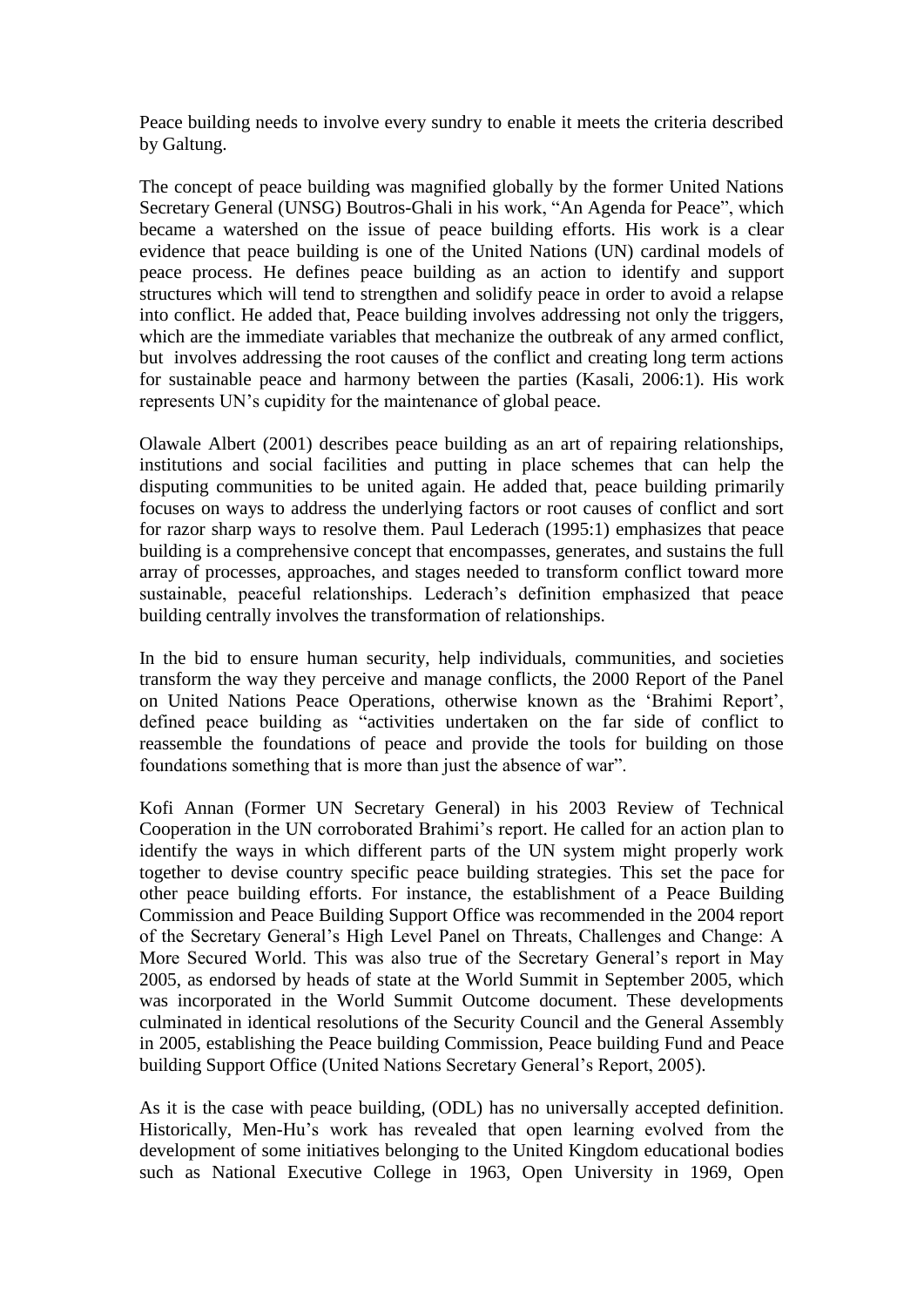Technology Programme 1983-1987, Open Long Education 1988 and Open School 1989 (Men-Ching-Hu, 2005:325). Generally, however, ODL refers to an educational programme that is both open and offered at a distance. It is open in the sense that there are no barriers to accessing the programmes. It is worthy of note that the distance implies that the learner and the teacher could be at different places and time and engage in an educational transaction using an appropriate media such as print or electronic.

Spencer (1992:10) has submitted that:

…since open and distance learning hints on flexibility in delivery and recognizes that students can be at a distance from the teacher and can, therefore, overcome spatial and time barriers and if distance Learning seeks to provide open and accessible adult education that is open to traditional exclude individuals and groups, access to educational resources for those disadvantaged as opposed to individualized education, and encouraging critical reflection and practical democracy such as workers' self-management then all the barriers of distance learning itself need to be overcome.

Spencer's argument is clear here. Openness should be widened to provide accessible and democratic education to all. In other words, ODL must project flexibility so as to accommodate everyone that is interested in the programme.

The perception of the United Nations Education Scientific and Cultural Organisation (UNESCO) on ODL complements Spencer's view on the flexibility of learning. It describes ODL as approaches to learning that focus on opening access to education and training provision, freeing learners from constraints of time and place while offering flexible learning opportunities to individuals and groups of learners. The UNESCO (2002) further emphasizes that:

> …in efforts to meet the new and changing demands for education and training, open and distance learning may be seen as an approach that is at least complementary and under certain circumstances, an appropriate substitute for the face-to-face methods that still dominates most educational systems.

ODL also relates to policies such as open admissions, freedom of selection of what, when and where to learn. It involves a process of helping learners to exercise their freedom of choice or move over the main processes of learning that is, ensuring a learner centre-learning approach whereby learners take responsibility for their learning related activities. The openness attends to the flexible organizational structures; delivery and communication patterns coupled with the use of various technologies to support learning and further differentiate it from the conventional face-to-face learning (Ibid).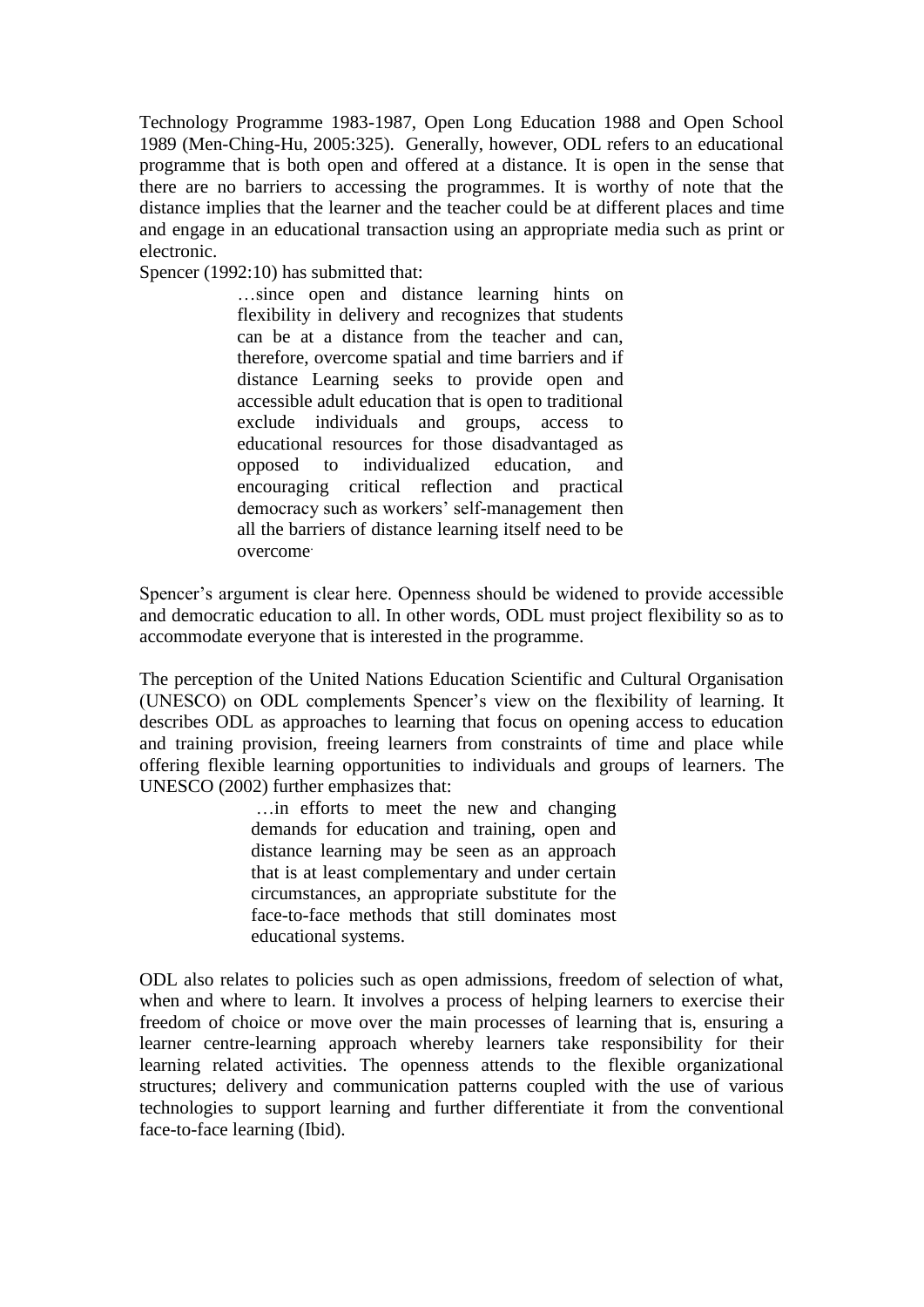Creed (2001:1) et al, defined distance education as "an educational process in which a significant proportion of the teaching is conducted by someone far removed in space and/ or time from the learners". On the other hand, they defined open learning "as an organized educational activity, based on the use of teaching materials, in which the constraints on study are minimized in terms of access, entry, or time and place, pace, method of study or any combination of these". Thus, they concluded that the concept of open and distance learning suggest an educational approach designed to reach learners in their homes/offices/shops, etc, provide learning resources for them to qualify without attending formal classes in person, or create opportunities for life-long learning, no matter where or when they want to study. This definition explores the flexible nature of ODL. The malleability nature of ODL, was further described by the Commonwealth of Learning (COL), as a learner-oriented system that allows greater flexibility in learning while students continue with their regular work (Onwe, 2013:124).

The foregoing analysis of peace building and ODL above, have explored the relevant concepts on this research. However, compared to men, women have limited access to peace building issues and education. Though this has been improved by the United Nations Security Council's (UNSC) Resolution 1325 passed in year 2000, which called for women's equal participation with men in maintaining and promoting peace and security. It is therefore, imperative for state actors and well-meaning members of the society to put in place measures towards enhancing women's education with a view to promoting women participation in peace building. Such opportunity could easily be attained cheaply through ODL, which is flexible and less cumbersome unlike the conventional educational system.

### **Theoretical Framework**

Many theories have been propounded on gender equality as both a movement and scholarly discourse. These include sexism, feminism, functionalism, structuralism and post-modernism. However, this work focuses essentially on feminism which seeks to establish equal opportunities for women in the areas of education and employment. It also seeks to establish and achieve equal political, economic, cultural, personal and social rights for women. Feminist theory is a response to gender inequality and social construction of gender culturally formulated as a result of distinctions by sex (male and female). It espouses the nature of gender equality and inequality respectively, by examining women social status, roles, experiences and positions in a social setting. Construction of gender as both ethical and pragmatic issue is important to feminist discourse.

Analysts on feminism have also highlighted women's specific experiences in institutions such as the family and drew attention to the significance of sexual divisions in the workplace and in the home and exploring the interconnections between public and private lives. Looking at women's historical activities from the women's own points of view, they questioned the familiar chronologies and notions of time and argued that family concerns, emotional support and personal relationships were just as important as wage-work and politics (Hannam 2011). In the same vein, it is also observed that there is a wide gap between men and women educational attainments globally but more prevalent in Africa and Asia. These include school enrolment, degrees achieved, positions attained, and even representation at all strata of the society in critical and decision-making levels. In this context, this may also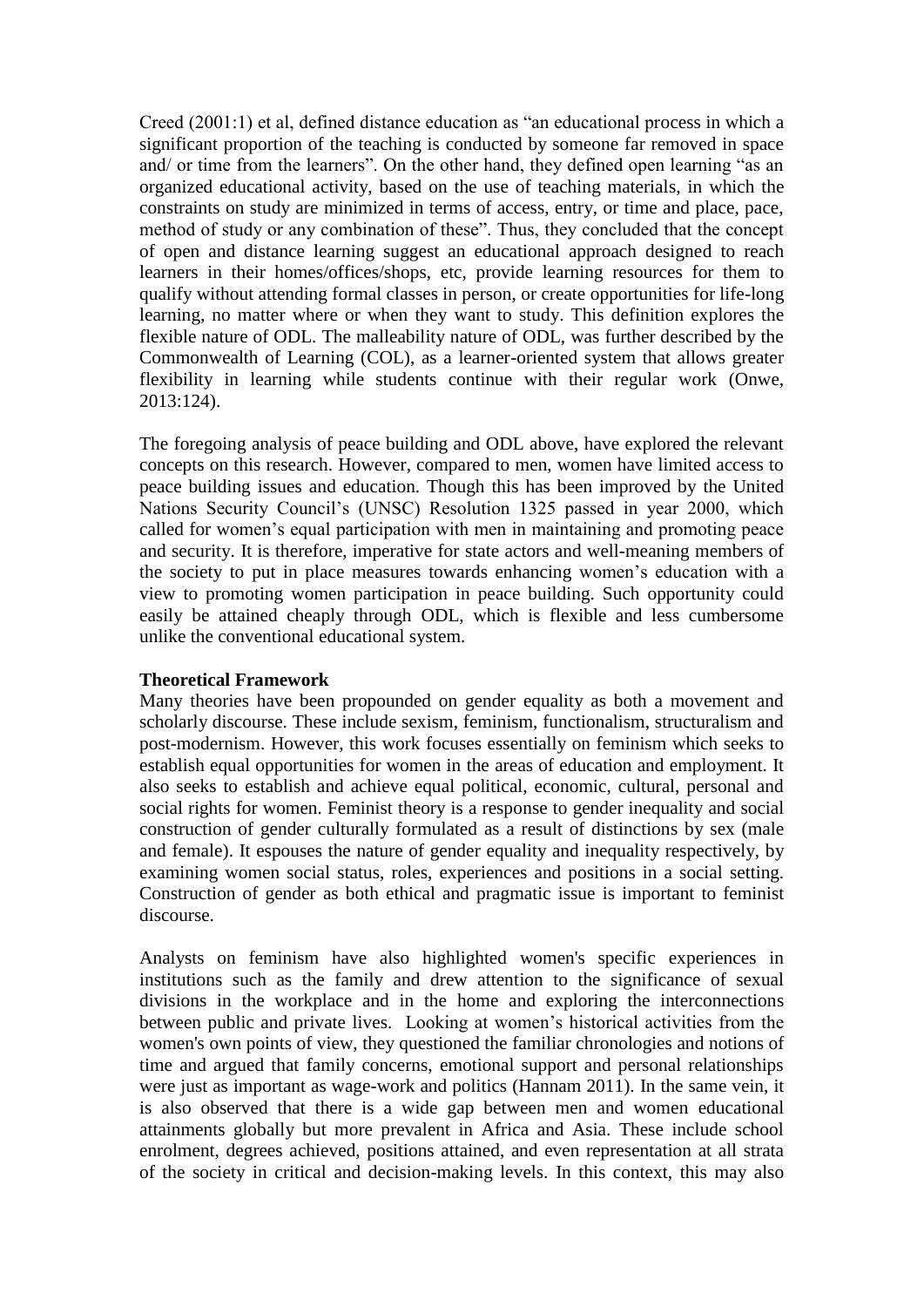include women not being represented in both conflict resolution and post conflict reconstruction levels.

It was discovered in the late  $19<sup>th</sup>$  and early  $20<sup>th</sup>$  centuries that women were largely absent from standard history texts and this inspired them to write their own histories. However the work of Rowbotham (1973) "Hidden from History" produced a pioneering study that detailed investigations into varied aspects of women's lives, including employment, trade unionism, women's organisations, family life and sexuality. Further to this, various women organizations across the globe have protested their second place to men through the "concept of gender mainstreaming". The concept of gender mainstreaming is a worldwide product of this protest. The UN conferences in Maxico City in 1975, Copenhagen in 1980, and Nairobi in 1985 are examples where women developed recommendations on how to empower women and to improve their situation globally. When it was noticed that those recommendations were largely ignored a new assertive strategy towards ensuring that women were heard was developed in 1995 at the UN Beijing Conference (Sandole-Staroste 2009: 226).

Long before their actions of the 70s, women had protested against inequality with men. The Aba Women Riot in 1929 when women protested a new tax regime in the colonial Nigeria was a watershed in women's activities against discrimination. There have been in recent times women's protests in Zimbabwe against low representation in the country's cabinet against their male counterparts. According to Ngoboka (2015), today, Rwanda leads the world in terms of women's representation in parliament, increasing from 56.3 per cent in 2008 to 64 per cent in 2013 elections. This was made possible through the women's undeterred agitations against discriminative treatment in the government of that country.

Feminists generally agree that, in any investigative process, the power relations between women and men must be addressed (Ingrid, S., 2009: 227). Any attempt therefore in analyzing conflict either at the level of conflict resolution or peacebuilding without taking proper cognizance of equal participation of both men and women would be discriminative. It must be recognized too that women are not only active participants in their communities and societies but also perpetrators of conflicts. Yet, when ceasefire is declared and armed conflict ceases, politicians, scholars, and other professionals including negotiators do not always notice their absence at the negotiating table.

# **Discrimination Against Women and the Need to Strengthen Women's Participation in Peacebuilding**

Gender oppression and violence against women have been exacerbated by the proliferation of small arms and light weapons and increase in violent conflicts. Unfortunately, women that have been major victims of violence, rape and other unimaginable treatments of war and even perpetrators of war have been relegated to the background during peace negotiations. It would have been more honorable to even place women at the forefront of negotiation for peace, because they see everything about war.

Put succinctly, women have been brutalized in the war front when caught in the cross fire, they suffer the absence of their husbands and children who are members of the various forces in combat; they therefore could better understand of the causes of the many wars around the world. But the high-level negotiations are identified as male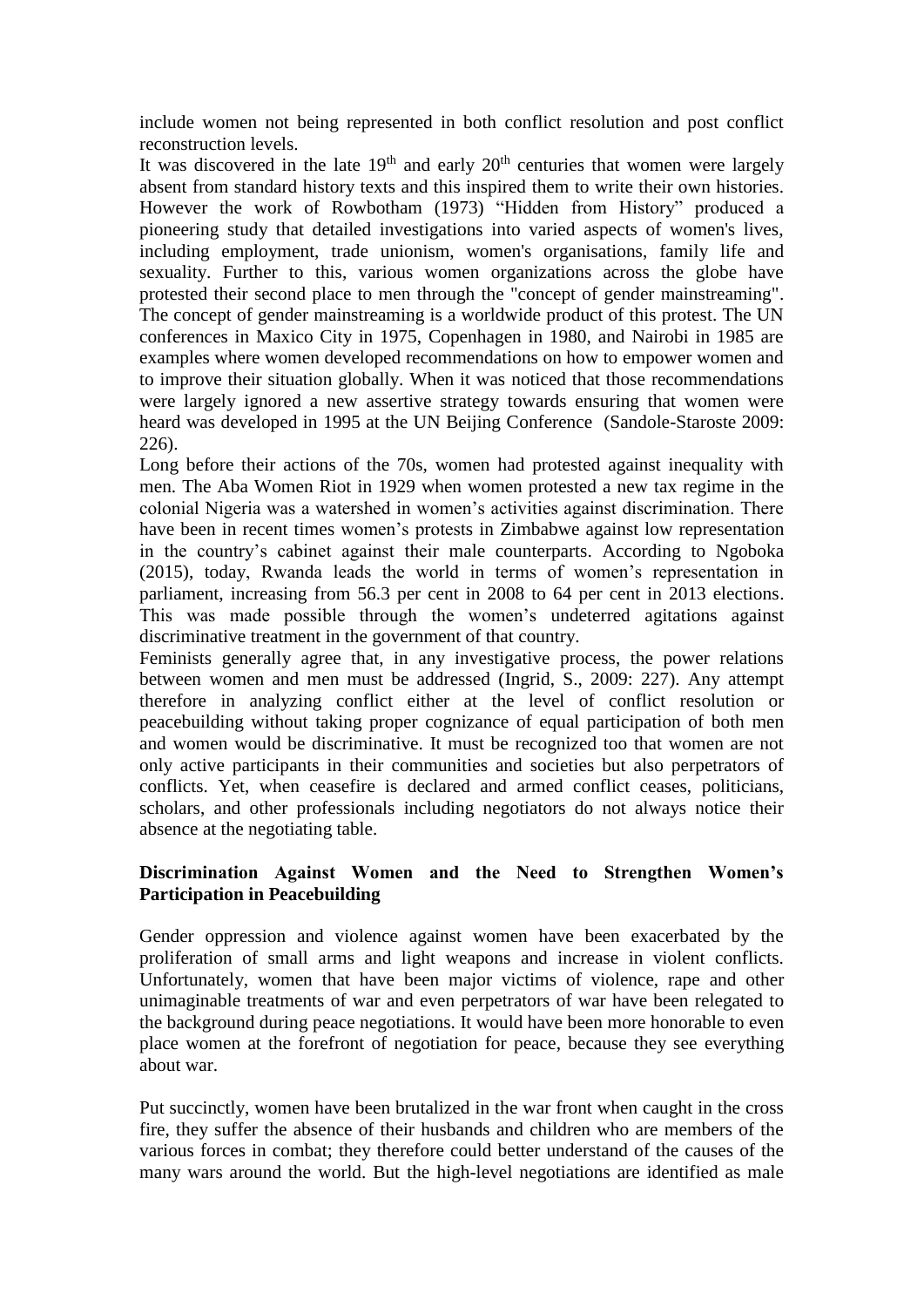domains. As a result, women lack direct influence in the identification of reconstruction priorities that are usually part of a peace agreement. The average numbers of women participating in peace negotiations in official roles as negotiators, mediators, signatories or witnesses remain notably negligible. Statistics on the numbers of women in peace talks are scarce, as this information is not consistently tracked by any authority. For instance, in 2008, there were 33 peace negotiations of 280 participants, out of which only 4 percent were women. Again, there were also 31 major peace processes between 1992 and 2011, in which it was revealed that only four percent of signatories, 2.4 percent chief mediators, 3.7 percent of witnesses and 9 percent of negotiators are women (United Nations Women, Second Edition, 2012: 3).

Nevertheless, women are identified to play an influential role through their work in grassroots organizations working for peace and reconciliation. Through these organizations, women have demanded for variety of positions such as full participation in peace processes, non- discrimination, accountability, recognition of their fundamental human rights, among others.

When included as meaningful participants in peace processes during decision-making forums, women can enlarge the scope of agreement, focusing on issues such as human rights, justice, national reconciliation, which are critical but often overlooked in formal negotiations. They also act as mediators and help foster compromise, as well as proffer solutions.

In the past two decades, attention has been directed to resolving the long standing victimization of women and girls during conflict and developing strategies to ensure their effective participation in peace building. National and international action on women, peace and security (WPS) is gaining strength. The objectives of WPS include: to protect the human rights of women and girls, to incorporate a gender perspective in conflict prevention activities and strategies, to recognize the important role women play in all aspects of peace and security, and enhance women's meaningful participation, both domestically and overseas, and to ensure a gender perspective is incorporated in all relief and recovery efforts in order to support the specific needs and recognize and strengthen the capacity of women and girls (National Action Plan on Women Peace and Security, 2012-2018:17).

An important step forward in increasing women participation in peace-building is the United Nations Council's Resolution 1325 passed on October 31, 2000 on women, peace and security. This resolution was a landmark, as it marks the first time the Security Council addressed the disproportionate and unique impact of armed conflict on women; recognized the undervalued and underutilized contributions that women can make toward conflict prevention, peacekeeping, conflict resolution and peacebuilding; and stressed the importance of their equal and full participation as active agents in peace and security.

Much existing scholarship on violence in conflict settings sees women as victims and men are perpetrators. On any discussion on women as combatants, the tendency is to take for granted that women do not participate in acts of violence, whether by choice or because women are assumed to play merely supporting roles to their male combatant counterparts. This is a wrong assumption as recent studies on gender and conflict, and the related issues of reconstruction and development have revealed. More nuanced analysis has given credence to women's active involvement in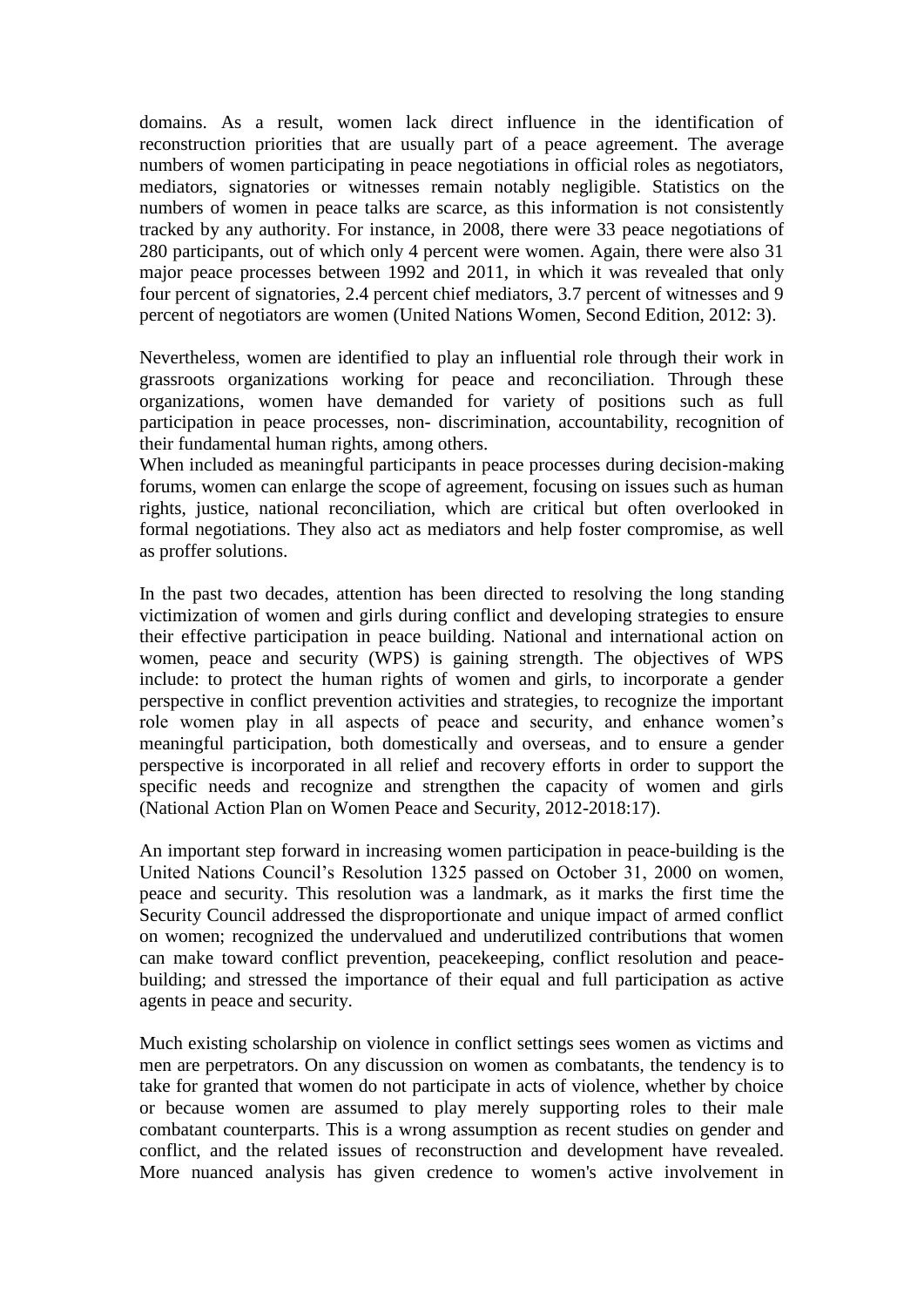nationalist movements and communal violence. Studies have equally supported the argument that women are also perpetrators of conflict. For instance in Sierra Leone, women actively participated as combatants on both sides. According to Cohen (2013) female combatants were overwhelmingly part of the RUF, which was 24 percent female, while making up a small minority of the SLA and the CDF, at 9 percent and 2 percent, respectively. This is to say that there is no aspect of conflict that women are not involved and therefore it is pertinent that they should stand side by side with men when discussions on peacebuilding are taking place.

According to the Gender and peace building working group and the Canadian Federation of University Women, the two main reasons women need to be involved in peace building and why peace building processes need to account for the particular needs and experiences of women are pragmatic and ethical reasons. In pragmatic terms, the failure to involve women in peace building processes leads to a less secure peace and lost opportunities for conflict resolution and prevention. In ethical terms, the global world must be committed to ensuring respect for women's human rights and promoting gender equality and empowering women (Women Building Peace, 2009:4). It is therefore expedient to deter all forms of discrimination against women in peace building, and enhance their capacity through ODL.

# **Enhancing Women Capacity Through Open and Distance Learning**

Education is an important means of sensitizing and empowering women with skills, knowledge, and self-confidence needed to participate in peace building and national development. It is also regarded as a key factor in overcoming the barriers that women face and the basic tool for empowering women and bringing them into the mainstream of development. Education not only provides knowledge and skills to improve health and livelihoods, but it empowers women to take their rightful place in the society and development process. On the contrary, gender discrimination practice has become a problem to educational achievement in promoting peace and security in the society. Similarly, gender biased polices have been encouraged in various cultures. Women are considered inferior to men. This plight has incapacitated most women in terms of education and their access to strategic positions in peace building, economy, society and governance.

However, ODL has emerged as a boon to women of all ages to equip themselves intellectually through acquisition of knowledge, leading them to new radical methods of thinking, and alternative lateral perspectives on existing information, thus rendering them more autonomous and liberated. At this juncture, it is expedient to variously illustrate the means in which women have been denied access to formal education because of one reason or the other, and how ODL has provided opportunity for these women to acquire education.

### **Full Time Housewives**

Most full time house wives have been reduced to nothing and are only famous for household chores and other domestic works. As a result, they may not have time to enroll in a conventional educational program if they desire to further their education; since it can be incredibly tough to juggle the household chores and school activities. The challenges posed by this social system is far reaching, in the sense that woman cannot venture out of the home to a formal school system where she can pursue the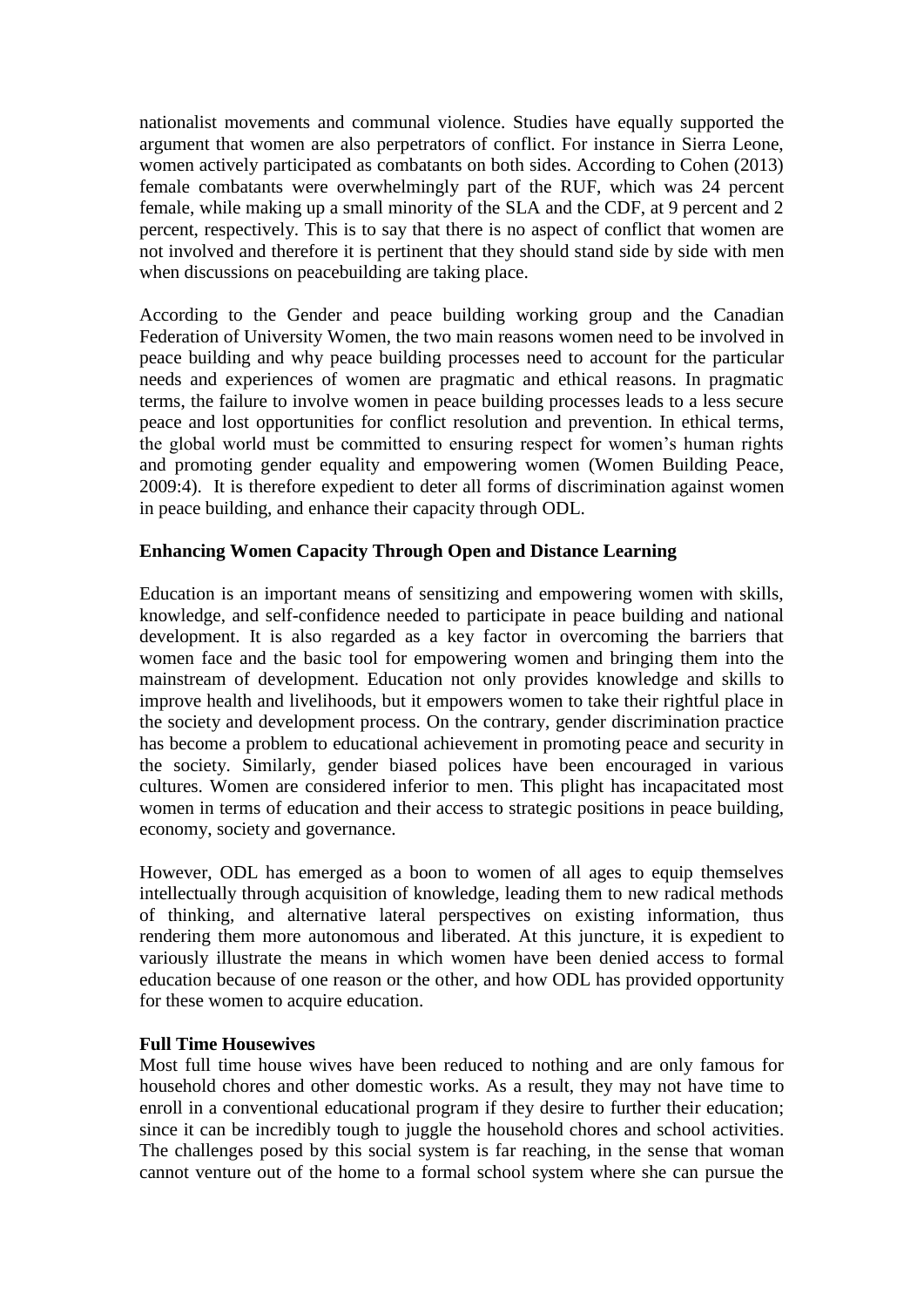much craved training, skills development and education. However, ODL is an alternative opportunity for this category of women to further their education by taking the advantages of its flexibility; they can study at their convenience. Women in this category will definitely benefit from distance education, since it allows them to sit at home and study for a programme without jeopardizing their marriages or abandoning their children. It can also assist them by easing the extra load of educational activities that an on-campus system brings with it. More importantly, ODL provides women with qualifications to enable them set up a venture of their own to contribute to the financial wellbeing of the family while still studying. Given the fact that education enhances a person's sense of self-worth, confidence and also creates an awareness of capacity, ODL provides full time house wives with education which makes them to become more assertive of their roles in social activities and take initiatives for themselves rather than wait for the decisions to be made for them.

### **Refugees and Internally Displaced People**

Two educationally disadvantaged groups are the refugees and internally displaced people (IDPs) who are often deprived of opportunity of having formal education due to the circumstances of war surrounding their displacements. Refugees are people who left their home country to live in another country as a result of war situation while IDPs are those who left their home for safe areas but live elsewhere other their homes within their country. These groups of people cut across different ages and because of war situation may stay for a long time away before retuning back to their country and home respectively. Most probably, this group of people may fall within 20-39 age groups – typically a period of one's life that is quite demanding in terms of balancing occupational obligations and family responsibilities. If they fail to utilize this period to acquire the required education, by the time they finally return home; it might be pretty difficult to cultivate the idea of returning back to school.

But to be more useful and contribute their necessary quotas to the development of their communities after the war, they do not need to stop their education. They should take advantage of ODL as a field of education that focuses on teaching/learning methods and technology with the aim of fostering teaching and learning processes, to students who are not physically present in a traditional educational setting such as a classroom. ODL is a process that creates and provides free access to electronic learning resources when the source of information and the learners are separated by time and distance, or both. Recently, because of the Boko Haram uprising, many students of National Open University of Nigeria (NOUN) who were displaced in the northeastern part of Nigeria had their examinations rescheduled. This was made possible because of the flexible nature of ODL system which might be impossible in a conventional educational system.

### **Domestic Workers**

Another set of people which can benefit from ODL are domestic servants who for one reason or the other could not successfully complete their education in the conventional system. Many of them fall within those who not only cannot afford the condition of payment in the conventional educational system but also because of time and space cannot be in the classroom.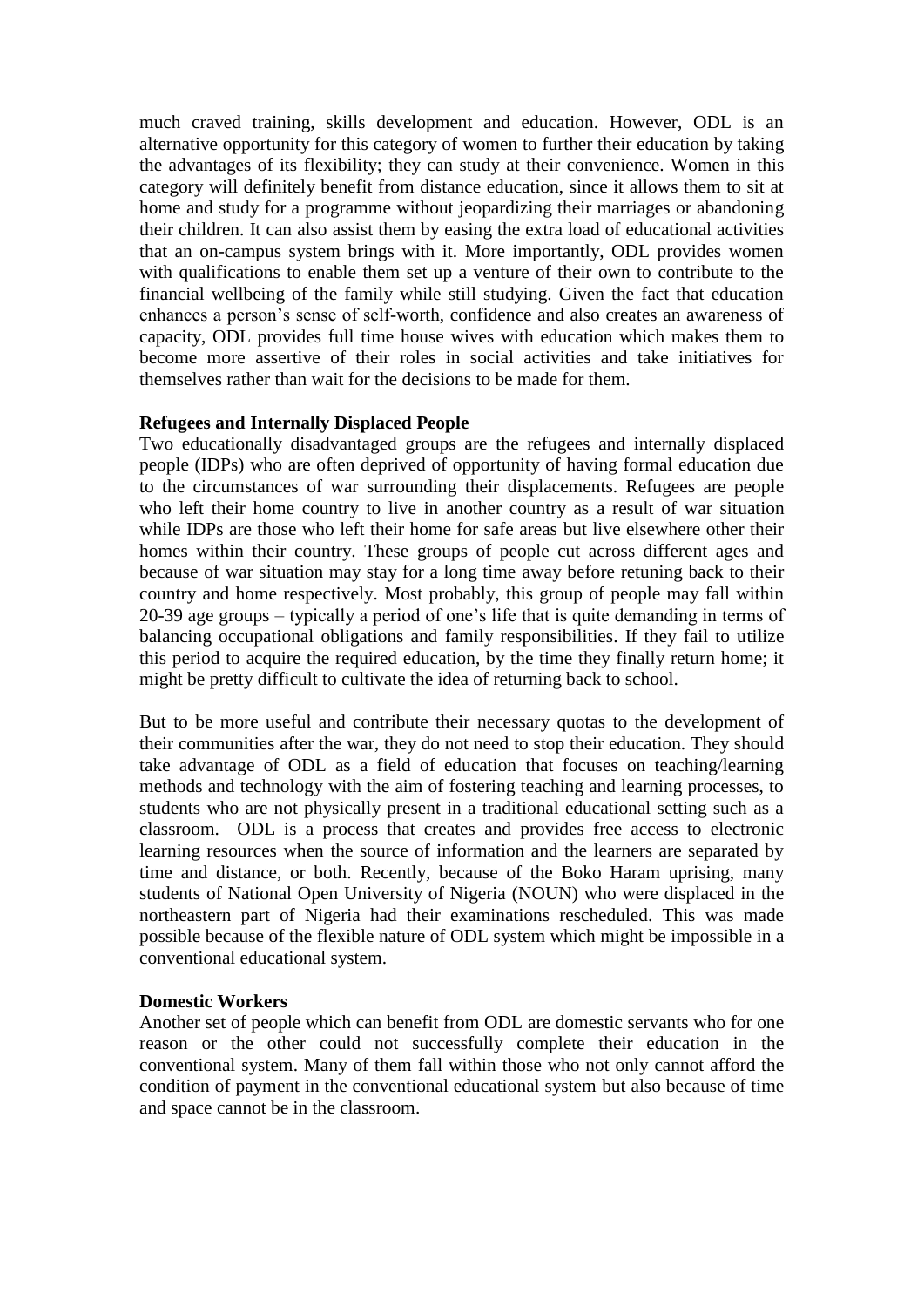The need to change the perception of domestic workers has attracted the attention of the international community. In particular, attention has been drawn to the vast human rights abuses that occur within this sphere, and to transform the conditions of life and work for domestic workers for the better. Ending violence, respecting their rights and promoting decent work are key if they are to have the freedom and space to pursue their wide-ranging aspirations (Megha :2015). These domestic workers can only contribute to this debate if well educated and ODL is the best opportunity for them to attain such level of education judging its flexibility. ODL can also assist them to complete their education and belong to professionals who hold stakes in affairs of their communities and at the international level where they can participate in peacebuilding, peacemaking and conflict resolution process.

#### **Women in Purdah**

Open and Distance Learning (ODL) has also been helpful to the women in Purdah. Purdah is the strict enforcement of seclusion rules upon (typically) married Muslim women. They are expected to remain indoors, except in extreme cases such as to receive medical treatment or to attend marriages and funerals subject to their husbands' permission. If women do venture out, they need to be completely covered by a hijab, and in some instances also escorted. Violating these regulations may result in accusation of promiscuity or even divorce (Vereecke, 1993: 217).

Historically, the practice was said to have originated in the Persian culture and to have been acquired by the Muslims during the Arab conquest of what is now Iraq in the  $7<sup>th</sup>$ century. However, the practice took root in Nigeria as part of Islamic traditions upon the conquest of the Northern part of Nigeria by Jihadist Othman dan Fodio in 18<sup>th</sup> Century [\(http://berkleycenter.georgetown.edu\)](http://berkleycenter.georgetown.edu/essays/nigeria-jihad-colonialism-and-emerging-nationalism).

This Islamic practice precludes many women from benefiting from school instructions. They are also confronted with other social challenges such as their personal care, medical, social and economic activities outside their immediate homes. Other challenges this group of women face is that they are not exposed to sex education or AIDS awareness programmes. They are often only aware of their HIV status while they cannot ascertain the status of their husbands.

This is so because they are denied access to formal education and practical training provided by schools and colleges because of their adherence to the Islamic practice of Purdah. Many who ought to have belonged to professional bodies such as nursing, pharmacy, medical, even lawyers and judges to be able to assist their fellow women and communities cannot do so. However, ODL is an opportunity for this category of women to secure access to qualitative education at safe distance from the instructors. Another striking benefit of ODL to this category of women is that, it trains and gives them opportunity to contribute their quota to national development without violating any of the injunctions of Islam. ODL is seen as an alternative that affords this group of women access to quality study materials in any field of their choice without any of the barriers associated with the conventional system and their religious dedication.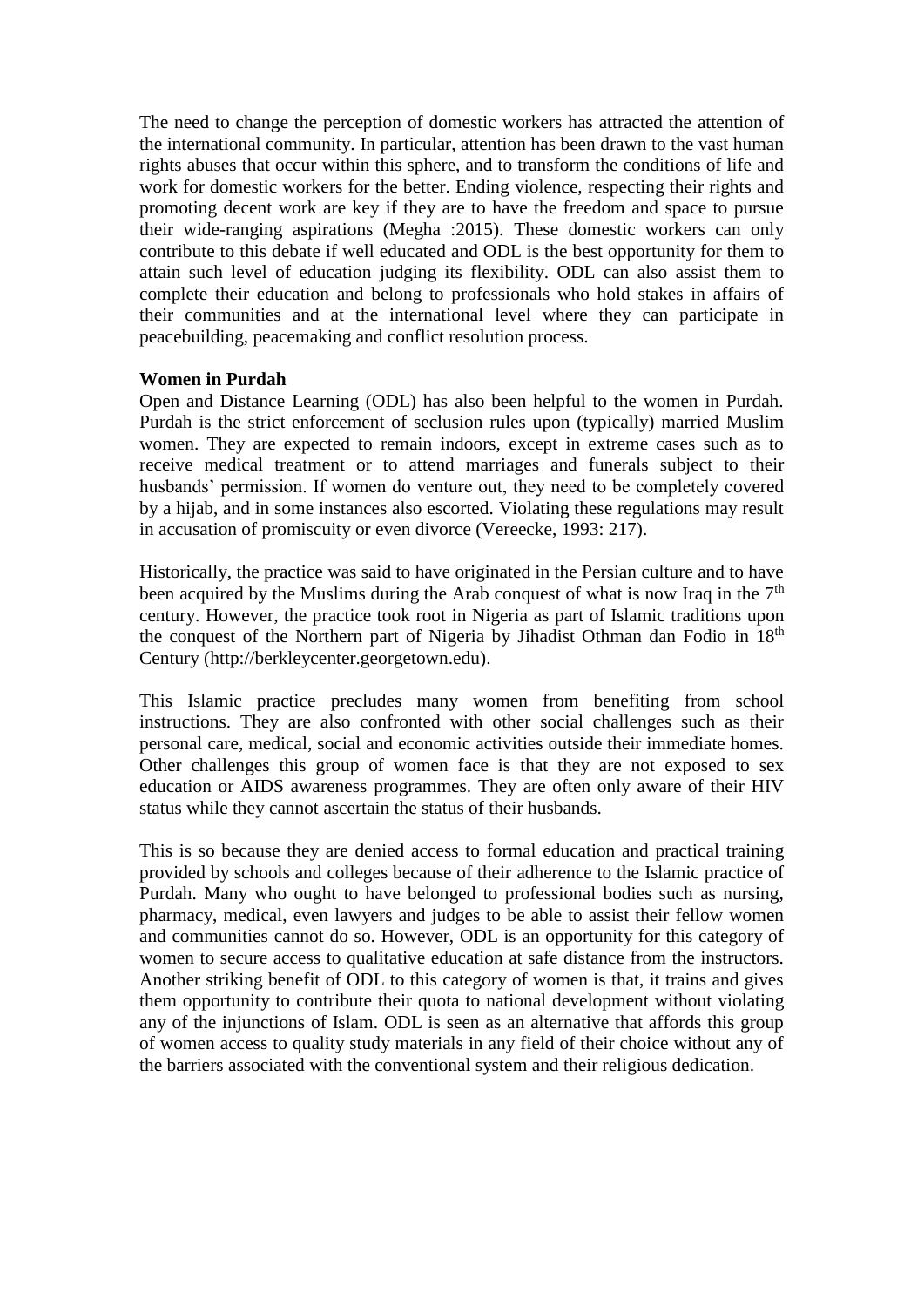### **Illiterate Women**

The best way of empowering human being is to educate him/her. There is palpably a deluge of illiteracy problem besetting women. The root of this problem is the degree of importance women attached to education. In other words, illiteracy remains at the centre of women empowerment problems across the globe. Majority of the womenfolk and a large number of girls are still grappling with the problems of basic reading and writing skills (UNICEF 2003). A huge number of these women believe that life of a successful woman revolves around her children, her husband and domestic chores. This lack of personal ambition prevents her from thinking about pursuing educational goals, which may have great influence on her life. According to UNESCO, a huge number of women are part of over 880 million illiterate adults in the world who have been deprived access to education, because they are required to be present in the four walls of a conventional class room before they can gain access to quality education (UNESCO 2002). The gross enrolment rate indicated that 71 percent of out-of-school children are girls (Gross Enrolment Rate, 2003). In the same vein, the Human Development Report (2002), published by the United Nations Development Programme (UNDP) puts the statistics of illiterate women at 57 percent as against male's 43 percent.

However, these women can benefit from ODL in a number of ways. Being a flexible programme, ODL provides them with requisite education, relevant to their needs and environment. This will make them to become more visible and recognized in the mainstream of activities both at home and in the society at large.

A study of enrolment in the Zimbabwe Open University shows that there is quite a fair percentage of women participating in university education in the country. The statistics shows a significant improvement in 2005 in the number of women accessing higher education through ODL as compared to 23.76% in the early 90s. From 2005, there has been a steady increase in women participating in ODL from 41.4% to 43.4% (Gudhlanga et al 2012). This is a demonstration that ODL can assist in improving the educational standard of poor women all over the world.

#### **Prison Inmates**

The prison is a place for reformation and ODL is an opportunity to make the prison thoroughly so. ODL gives prisoners positive student identity, resilience and high hope for a better, crime-free life on release. These qualities help them to tackle the immense challenges facing ex-prisoners on release. If they are also able to continue studying after being released, they are better placed to fully integrate into the society.

In a study in England and Wales, Schuller (2009:5) observed that there are about 4000 inmates (out of which over 30 percent are women) studying through distance learning. As a way of improving their plight, prison-based Higher Level Distance Learning (PHDL) is offered in most prisons in England and Wales. The Open University is the largest provider of PHDL, with approximately 1600 students across most prisons in the United Kingdom (UK in 2011) and funding for an initial access course is partially subsidized by the government (McNeill, 2012:18-36).

Studies have also revealed that the National Open University of Nigeria (NOUN) has provided educational opportunities for a number of female prison inmates in Nigeria. It all started in 2009 when the idea to establish Special Study Centres of the NOUN in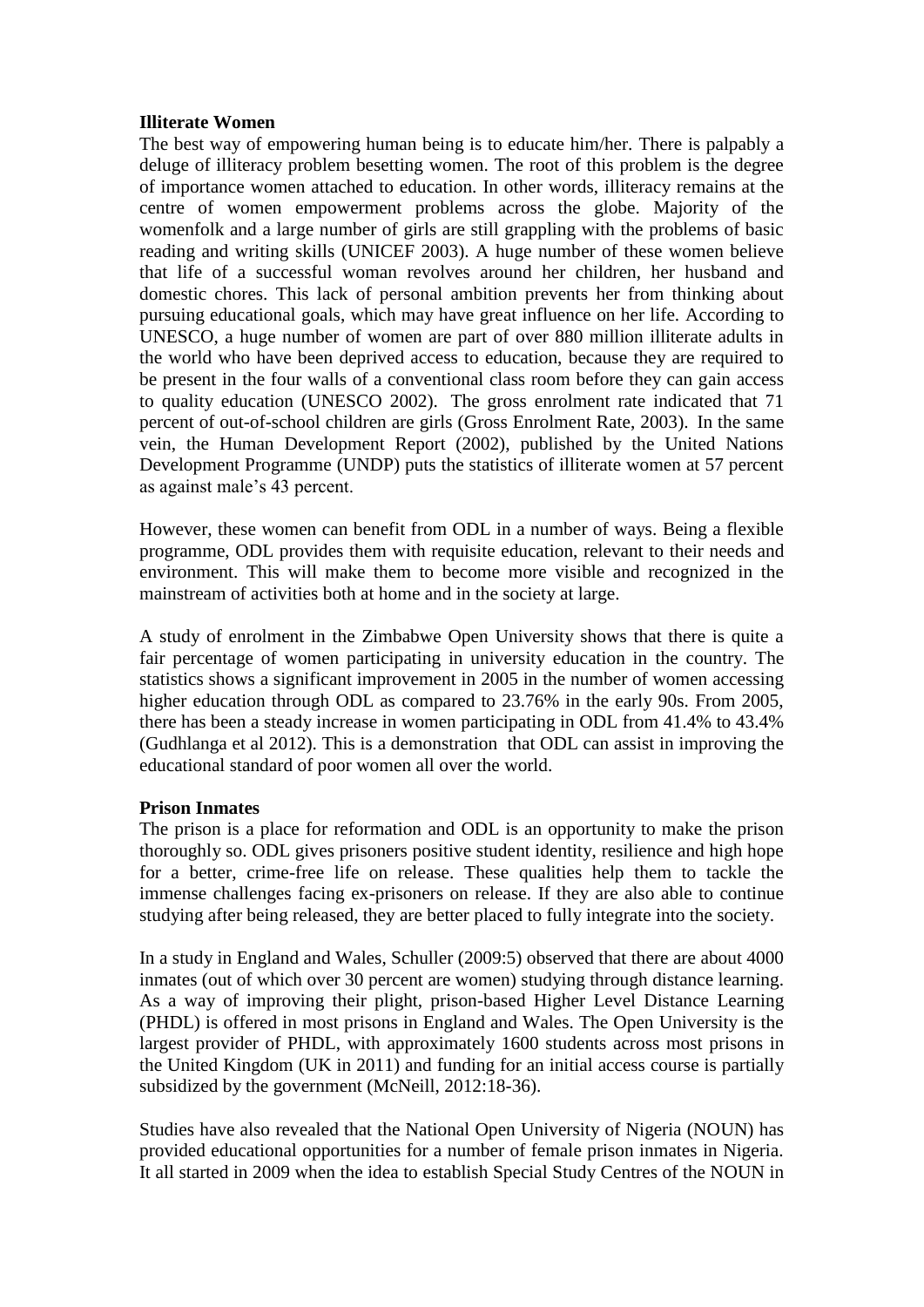Nigerian Prisons Service. The first Special Prison Study Centre (SPSC) was established at the Maximum Security Prison, Kirikiri, Lagos. At present, there are four Special Study Centres of the NOUN viz: The Maximum Security Prison, Lagos, Enugu Prison , Enugu State, Awka Prison, Anambra State and Port Harcourt, River State.

Reports have shown that over two hundred female prison inmates are pursuing Degree and Post-Graduate courses in these centres while more are waiting registration. Through these efforts, NOUN has extended educational opportunities to these female inmates who would not have had the opportunity to study in the conventional universities (Afujue, 2014). Additional advantage that women inmates could gain having attained sound education through ODL is being bold to fight for their right. Majority of these women inmates are jailed on flimsy reasons which would not have been the case if they had had good education to expose them to fight for their rights.

# **Women in Abject Poverty**

Research has shown that poverty is an integral part of a huge number of women around the globe. Nearly six in ten poor adults are women, and nearly six in ten poor children live in families headed by women. Poverty rates are especially high for single mothers, and elderly women living alone (Poverty and Income Support, National Women's Law Centre, 2014) . Most women in rural areas must labor not only with this burden, but the burden of being the backbone of the rural economies, farming small plots, selling fruits and vegetables and providing the basic necessities for their families. A number of them often travel long distances to the markets via dirt roads that are largely impassable, especially during long rainy seasons. Closely related to this, the poverty rates for women remained at historically high levels in 2013, according to United States' (US) Census Bureau (2014) data released in September 2014.

However, ODL provides skills to enhance women's capacity for poverty reduction. It also provides girls and women with equitable access to education, particularly vocational training and apprenticeship. ODL creates policies and strategies that promote opportunities for women and girls and also create an enabling environment to support their self-determination and economic empowerment which will in turn enable them participate constructively in the process of peacebuilding.

# **Conclusion**

Education has become prominent among the various strategies for promoting women's empowerment. By its nature of overcoming time and space and meeting the learning styles of women who play triple roles (reproductive, productive and societal/communal responsibilities) in society, open and distance learning is a sure way of making education accessible to women no matter their location, status or situation.

As a result of ODL, women have become more visible and recognized in the mainstream of activities, both at home and in the society at large. A number of women such as full time house wives, women in Purdah, inmates, women in abject poverty, illiterate women, and sexually assaulted women, amongst others have benefitted from the ODL.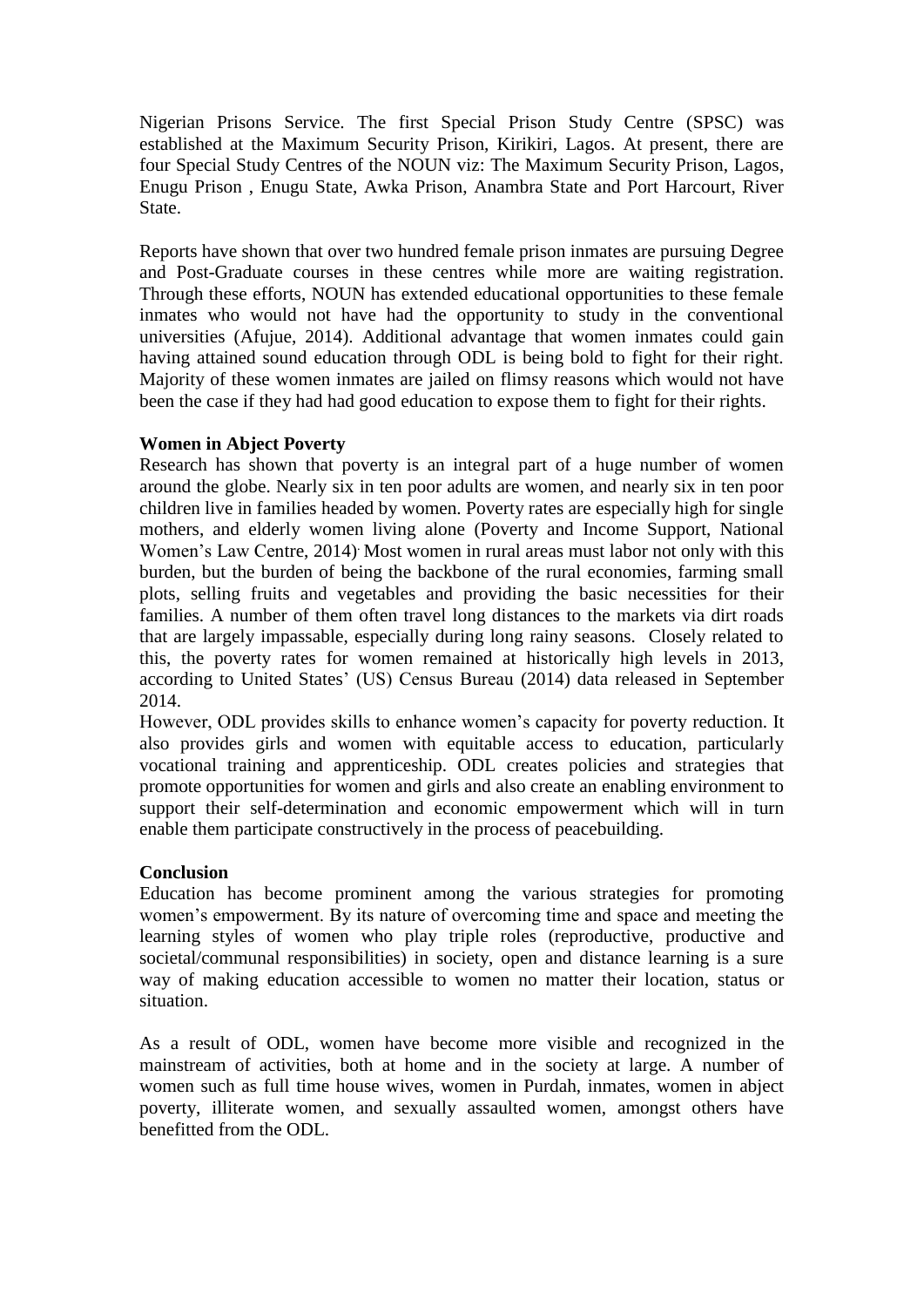It is expedient for all and sundry to encourage open and distance learning in its efforts to enhance women capacity. It would lead to the encouragement and the promotion of women's involvement and leadership in the prevention, management and resolution of conflicts through engagement with the UN, NGOs and other multilateral organizations for and in the development of best practice guidance. Women should be protected from stereotyping and marginalization in the society.

There is also the need to advocate for wider interaction and support of women's groups and the use of gender-based indicators, helping women to identify a range of indicators that highlight trends in the society. It is also significant to consult with women's groups regularly to learn about conflict trends at the community level, their impact on women and women's potential roles in mitigating violence.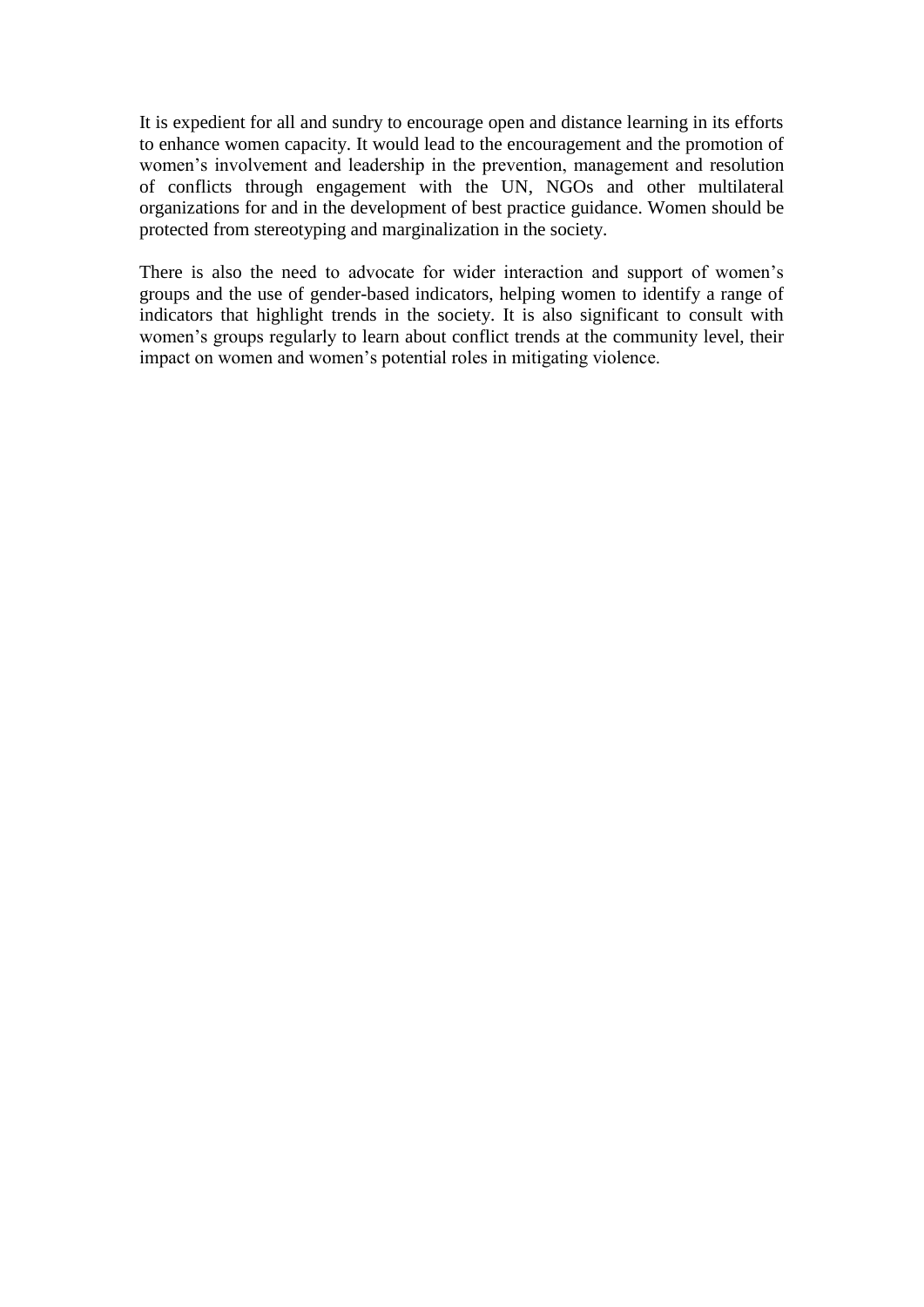## **REFERENCES**

Afujue C. R. (2014) "Prison Inmates Bags University Degree" Nigerian Prisons Service.<http://www.prisons.gov.ng/news/news.php>

Albert, I.O., (2001), Introduction to Third Party Intervention in Community Conflict (Ibadan: PETRAF/John Archers).

Berkley center for religion, peace and world affairs, [http://berkleycenter.georgetown.edu](http://berkleycenter.georgetown.edu/essays/nigeria-jihad-colonialism-and-emerging-nationalism) retrieved on 30/02/15.

Brahimi Report (2000) Report of the Panel on United Nations Peace Operations, Retrieved from [www.un.org/en/events/pastevents/brahimi\\_report.shtml.](http://www.un.org/en/events/pastevents/brahimi_report.shtml)

Cohen, D. K., (2013) "Female Combatants and the Perpetration of Violence Wartime Rape in the Sierra Leone Civil War". World Politics, Vol 65, No.3.

Chodorow, Nancy (1989), Feminism and Psychoanalytic Theory, New Haven, Conn.: Yale University Press.

Creed, C., et al (2001) The Use of Distance Education for Teachers, Cambridge: International Research Foundation for Open and Distance Learning (report to department for international department).

Diaz, P.C., 2010, 'Women's Participation in Peace Negotiations: Connections between Presence and Influence', 1325 +10: Women Count for Peace, (New York, USA: UNIFEM)

Galtung, J., (1976), "Three Approaches to Peace: Peacekeeping, Peacemaking, and Peacebuilding," in Peace, War and Defense: Essays in peace Research, 2 (Copenhagen: Christian Eljlers)

Gudhlanga, E.S., et al, (2012) "Challenges and Opportunities for Women Participation in Open and Distance Learning at the Zimbabwe Open University: A Case of Matabeleland North and Bulawayo Regions", International Women Online Journal of Distance Education, 1, 36.

Hannam, June (2014), Feminism, New York: Routledge.

Hawkesworth, M.E. (2006). Globalization and Feminist Activism. Rowman & Littlefield. pp. 25–27.

Ingrid, S., (2009), "Gender Mainstraeming: A Valuable Tool in Building Sustainable Peace", (eds) Dennis, J.D.S, Sean B., Ingrid, S, and Jessica S., Handbook ofConflict Analysis and Resolution**,** (London: Routledge).

Kasali, M.A., (2006), "Concepts and Practice of Peace building", Course Material on PCR 272, National Open University of Nigeria.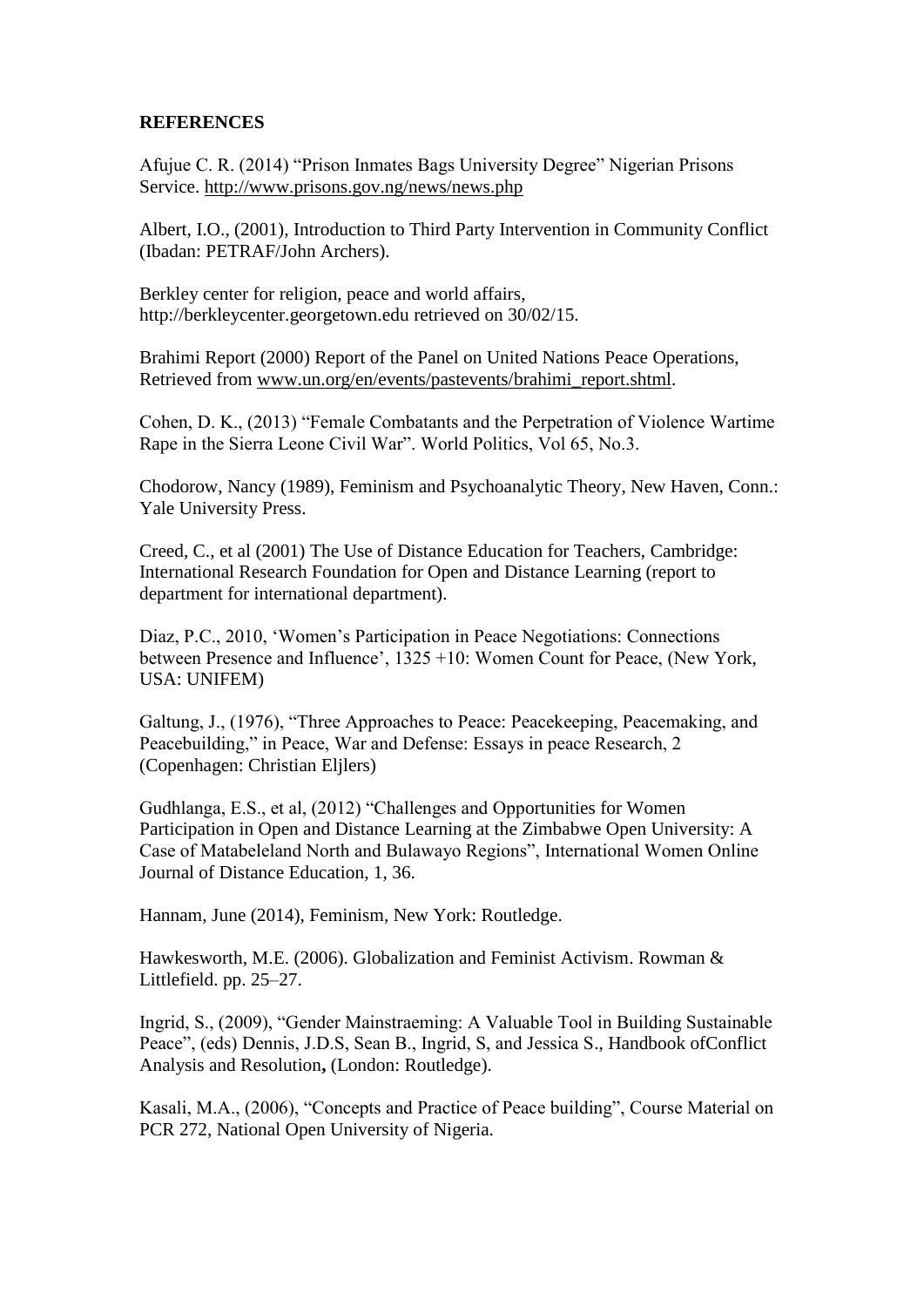Klot, J.F., (2007), 'Women and Peace Building', Social Science Research Council, 2. Retreived from [www.un.org/en/peacebuilding/.../wgll\\_backgroundpaper\\_29\\_01\\_08.pdf](http://www.un.org/en/peacebuilding/.../wgll_backgroundpaper_29_01_08.pdf)

Lederach, J.P., (1995) Building Peace: Sustainable Reconciliation in Divided Societies (Tokyo: The United Nations University), 20.

McNeill, F. (2012) "Four forms of 'offender' rehabilitation: towards an interdisciplinary perspective", Legal and Criminological Psychology, 17 (1) 18-36.

Megha, A., (2013) "Women in Pursuit of Dreams: Domestic Work and Beyond", retrieved from [http://unu.edu/publications/articles/women-in-pursuit-of-dreams](http://unu.edu/publications/articles/women-in-pursuit-of-dreams-domestic-work-and-beyond.html)[domestic-work-and-beyond.html](http://unu.edu/publications/articles/women-in-pursuit-of-dreams-domestic-work-and-beyond.html) , 23/05/2015.

Moore, M.M. and Tait, A., (2002), (Eds.) Open and Distance Learning: Trends, Policy and Strategy Consideration. Paris: UNESCO, p. 20.

Ngoboka, I., ( 2015), "From Beijing to New York: How far has Rwanda come on Women Status?" The New Times.

Puechguirbal, N., 2010, 'Discourses on Gender, Patriarchy and Resolution 1325: A Textual Analysis of UN Documents', in International Peacekeeping, Vol.17 (2), (London, UK: Routledge)

Religions for Peace (2004) Small Arms and Light Weapons: Africa. A Resource Guide for Religions for Peace. [http://www.un.org/disarmament/education/docs/SALW\\_Africa.pdf](http://www.un.org/disarmament/education/docs/SALW_Africa.pdf)

Robbins, K. G and Morrison, A (2014) National Snapshot: Poverty Among Women & Families, 2013. Washington DC: National Women Law Centre Rowbotham, Sheila, (1973) Hidden From History: 300 Years of Women's Oppression and the Fight Against It, (London: Pluto Press).

Satyanarayana, P. and Meduri, E., (2013), Advancement and Empowerment of Women through Open Distance Education, Open Learning Promotion Society, Retreived from [http://pcfpapers.colfinder.org/bitstream/handle/5678/24/Paper%20137%20%20\(Suppl](http://pcfpapers.colfinder.org/bitstream/handle/5678/24/Paper%20137%20%20(Supplementary%20File).pdf?sequence=1) [ementary%20File\).pdf?sequence=1,](http://pcfpapers.colfinder.org/bitstream/handle/5678/24/Paper%20137%20%20(Supplementary%20File).pdf?sequence=1) 11/11/2014

Schuller, T., (1009), Inquiry into the Future for Lifelong Learning, Thematic Paper 5: Crime and Lifelong Learning, retrieved from [www.niace.org.uk/lifelonglearninginquiry/.../IFLL-summary-english.pdf on](http://www.niace.org.uk/lifelonglearninginquiry/.../IFLL-summary-english.pdf%20on%2015/11/2014)  [15/11/2014.](http://www.niace.org.uk/lifelonglearninginquiry/.../IFLL-summary-english.pdf%20on%2015/11/2014)

Spencer, B., (1994), "Removing Barriers and Enhancing Openness: Distance Education as Social Adult Education". Journal of Distance Education, 10 (2).

Strickland, R. and Duvvury, N., 2003, Gender Equity and Peacebuilding, From Rhetoric to Reality: Finding the Way. Washington: International Center for Research on Women.